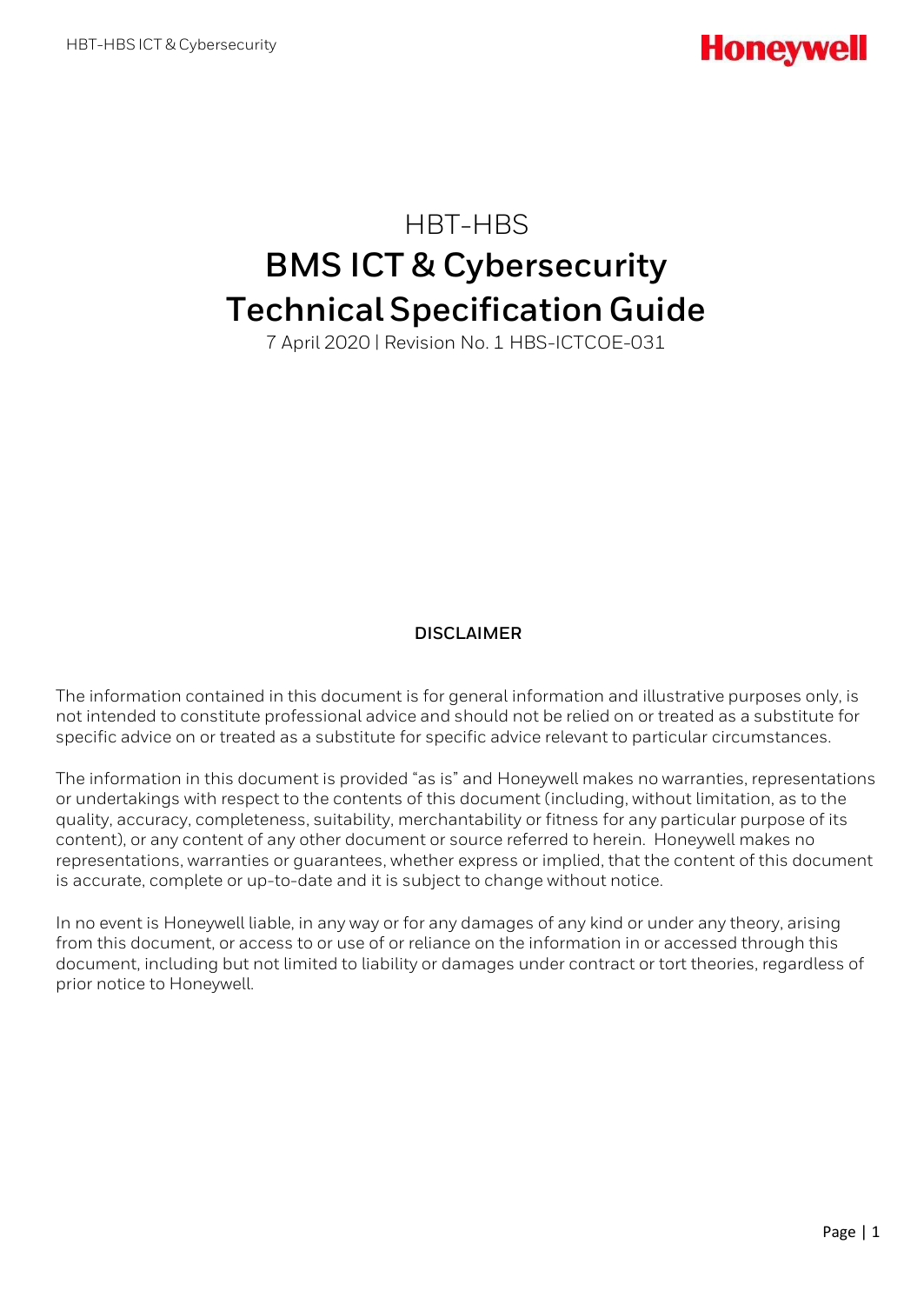# **Honeywell**

# **Table of Contents**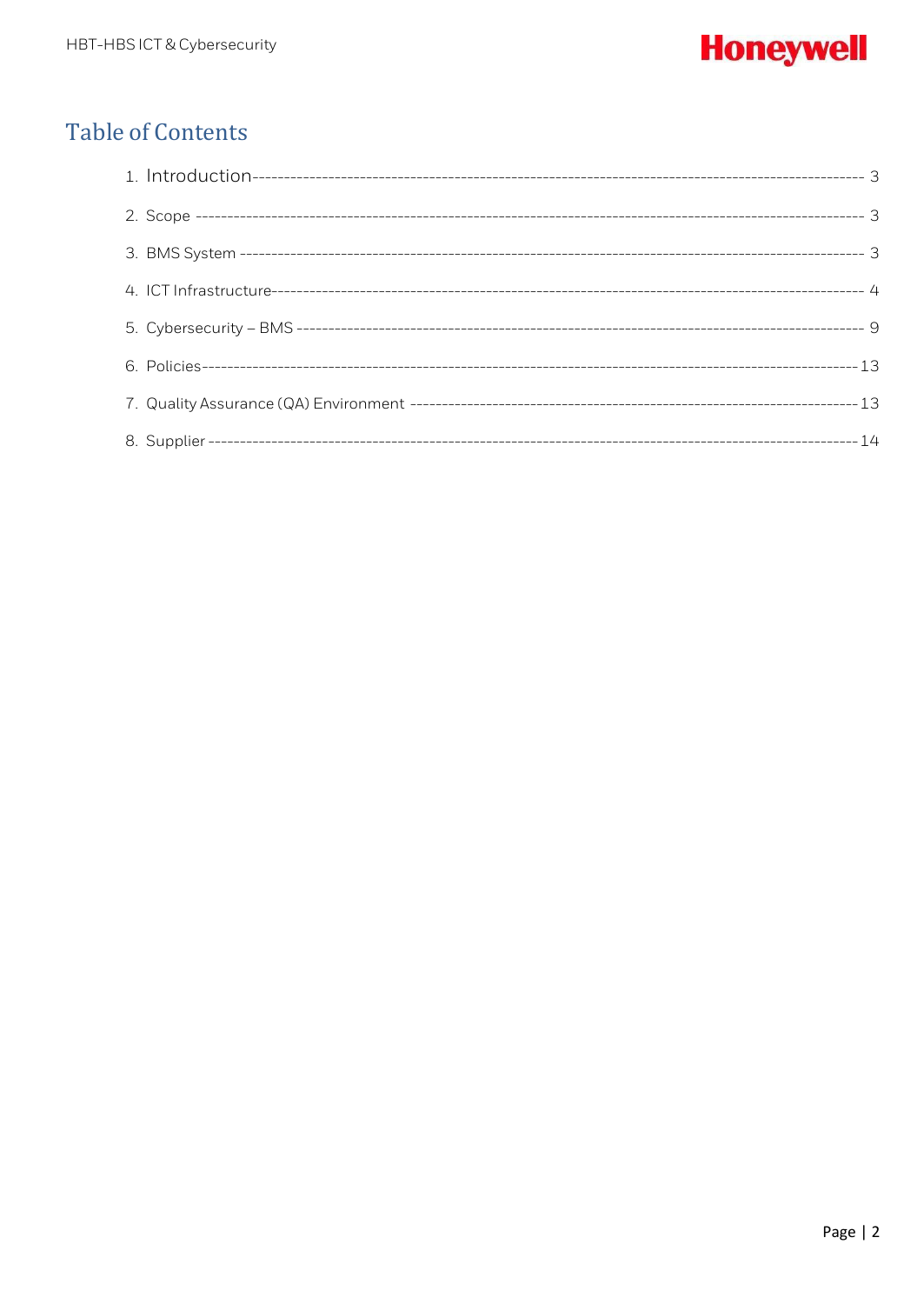

# <span id="page-2-0"></span>**1. Introduction**

The purpose of this document is to provide general guidance with respect to technical specifications for Building Management System (BMS) - Information Communication Technology (ICT) infrastructure and prospective Cybersecurity measures related thereto.

Building Control Systems are often a critical asset for organizations worldwide and can help to optimize operations and lower facility costs, while enhancing safety, security and sustainability. This document provides guidance regarding certain core ICT / Cybersecurity considerations, while implementing IT systems for a Building Management System.

# <span id="page-2-1"></span>**2. Scope**

This document describes many key ICT and cybersecurity components of BMS and provides a breakdown of products and services to be considered in managing cybersecurity risks. Key areas of focus are as follows:

- ICT Infrastructure (Network, Server, Virtualization)
- Cybersecurity Assessments
- Secure Design
- Secure Configuration
- Cybersecurity Appliances and Software
- Monitoring and Management
- Incident Response
- QA Environment
- Policies
- Supplier Cyber practices

This specification excludes all other components, products and services, including but not limited to control system hardware and software for access control, field instrumentation, auxiliary systems, and safety systems, as well as all software configuration and installation services for the BMS.

# <span id="page-2-2"></span>**3. BMS System**

BMS is an automated system that converges, integrates and connects many different facility technologies through information flow to a monitoring point.

BMS is modular and often formed from the integration of products through open systems and enterprise services, providing building operators with real time or near real time facility data. This platform can help organizations to detect incidents faster, respond timely, and mitigate impact in a cost-efficient manner.

BMS technical architecture is essentially comprised of three levels consisting of management, automation and field devices.

- The management level contains the human interface, generally on the organization's enterprise network
- The automation level provides the primary control devices, connected via networked controllers
- The field device level are the physical input sensors

### **3.1 Basic Network Architecture**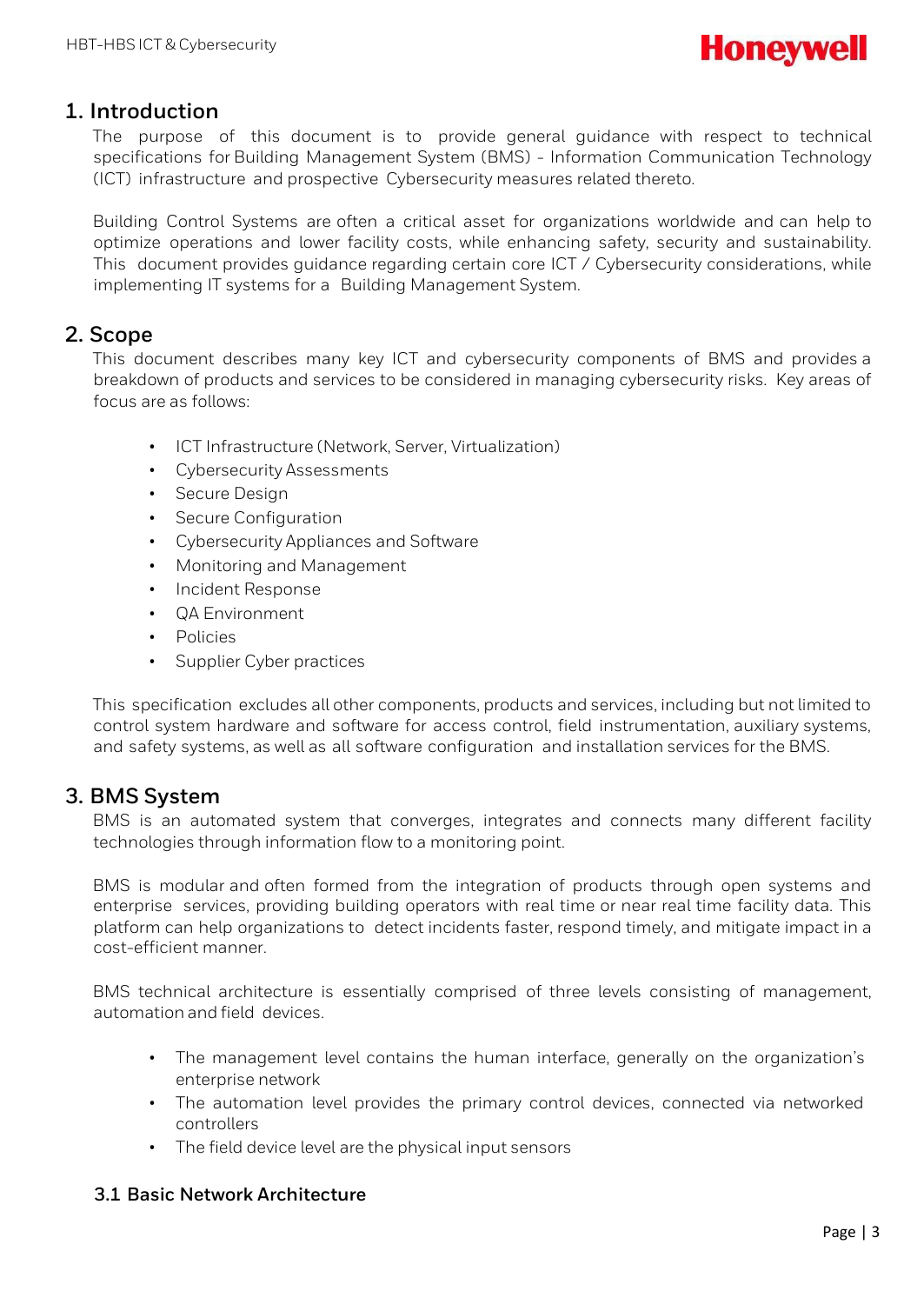The below diagram shows a typical building network architecture for BMS.

#### MIS/Human **Distributed System Architecture BMS SERVER Casual Users Wireless Devices Stations or Browsers Resources** Optionally (Operations and Maintenance) ac<br>2. 骨甲 a. R. Šβ. Redundant Üî  $rac{6}{111100}$ E Campus<sub>2</sub> Campus 3 LAN **WAN Digital Video Manager Building Manager Life Safety Manager Security Manager Energy Manager** Database Server Server Server Server Server  $y \cdot$ **Wireless** Digital Video Manage  $\mathbb{O}$ era Serve **College Excel Life** Modbus **BACnet BNA** Modbus LON ۱ty or MRus Video Analytics **SCS** ccrv **Temaline** Center Pulse<br>meters Panels تسأ .<br>To l. KD. lī æ. **ARS**  $\mathbb{R}$ IP ŧ  $\sqrt{2}$  $\overline{\phantom{a}}$ Intelligent<br>Meters ۱¥۵ ł ್ಯ  $\mathcal{L}$ ì 凾 a. **Controllers Controllers** Security<br>Manager đ Energy<br>Manage Digital Manage

Based on the above evolution of BMS technology, BMS now typically supports a combination of standardized Operational Technology (OT) protocols (such as Modbus and BACnet) and standard Information Technology (IT) protocols (HTTP, FTP, XML, etc.), and connectivity to Internet-based resources.

The disconnect between IT groups and OT groups is still the operational model for most buildings. Smart building technologies and connectivity often compound these challenges and can increase the potential security threats that smart building enhancements can create.

Cybersecurity configuration and design services are often utilized to apply cost-effective configuration and design principles that can help to mitigate cyber OT risks, while also enhancing the confidentiality, integrity, availability, and safety of these systems.

# <span id="page-3-0"></span>**4. ICT Infrastructure**

The ICT infrastructure consists of many assets depending upon the complexity and severity of small, medium and large projects.

# **4.1 Network Design**

The ICT network typically provides the vital communication path and end-to-end connectivity for BMS servers, workstations and other endpoint devices. The underlying network infrastructure should be built to enable full integration with all sub systems allowing for maximum flexibility in the way the building operates over its lifespan.

The integration of BMS solutions such as HVAC, CCTV and Fire safety systems, into a single view platform often increases the value of all these systems.

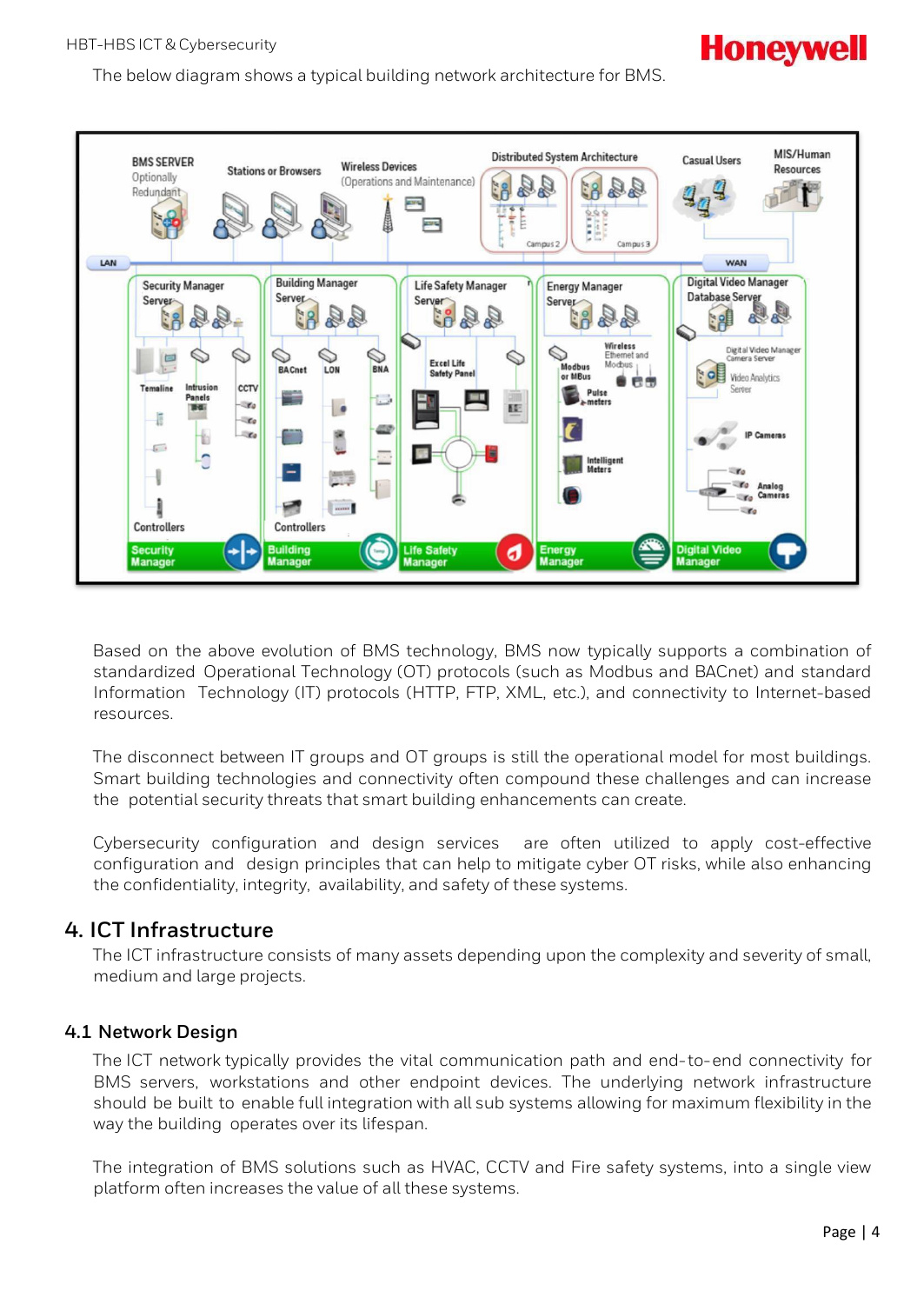

A highly available building communications infrastructure should be employed to meet the required throughput and data processing capacity of all BMS endpoints and devices to be integrated.

The ICT infrastructure should be designed for future requirements and consider the various data formats to make data processing and presentation functions scalable.

Once a correctly designed cabling infrastructure is in place, the active network equipment can be overlaid. Important characteristics of the communications infrastructure include the following:

- Room for expansion, considering future requirements
- Infrastructure resilience
- Physical security measures in place
- Highly available, scalable wired and wireless network supporting high bandwidth and time sensitive data
- Supporting monitoring and management
- Supporting open systems and standards IT industry Institute of Electrical and Electronics Engineers (IEEE), International Organization for Standardization (IS0), Request for Comment (RFC)
- Seamlessly resilient to power or backbone link failure

#### **4.1.1 Capacity**

The network should have sufficient capacity to support normal usage and, ideally, additional ability to support intermittent heavy loads or 'burst' traffic as well as future expansions desired.

Capacity or bandwidth of a network is normally measured in Mbps. Network capacity can be reduced by latency, often attributable to delays in processing network data usually introduced at routers and bridges. The greater the latency on a network, the slower it will typically be perceived to be performing with respect to processing capability. Another factor in network capacity is the number of computers connected to a network, as the greater the number and the busier they are the slower the network will again be perceived to be performing with respect to processing capability.

Measuring usage on a network is not a simple task and often requires monitoring the network using dedication-related tools and software over a sufficient period of time. This provides a baseline profile of network usage and an objective indication if capacity is inadequate for the needs of the system. Software vendors may also be able to give indications of network usage through their software.

Quality of Service (QoS) should be used to impose restrictions or to provide preferential delivery of service for specific applications or types of network traffic. For example, IP video services might be given preference on a network, reducing the capacity for data traffic. If preferential levels of services are required, the network's capacity and its capability to support the required levels should be considered. It is important to note that not all network infrastructures can support all types of QoS control.

#### **4.1.2 Wired**

In addition to the points raised in section 4.1.1, the network should also include:

- Enough network ports for the number of devices and for future expansion
- Cabling of sufficient standard to support the required network speeds

Ethernet cables are typically CAT 6 and support speeds of up to 10Gb. Total length is limited 100m or less between devices. (Note that maximum speeds are usually only obtainable over cable runs significantly shorter than the maximum run.) Cabling should be implemented to support the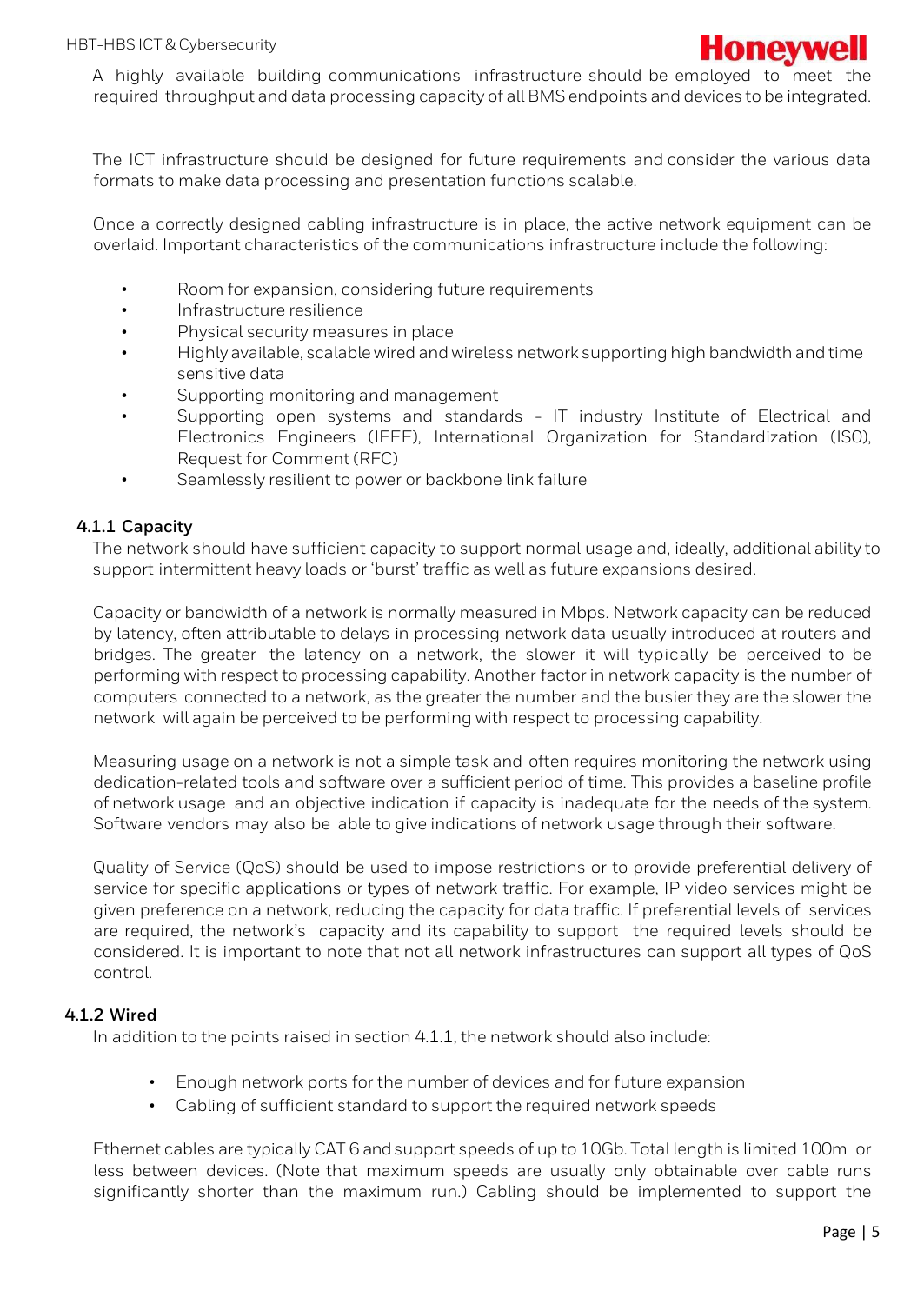

capabilities of current and/or near-termnetworkdevice needs. Note that itis often more cost effective to install the best quality cabling once, than to have to replace inferior quality cabling later.

It is typically recommended to use a wired ethernet network for end point devices. If a wired network is not feasible, a wireless ethernet configuration as shown below should be considered.

#### **4.1.3 Wireless**

In addition to the points raised in section 4.1.1, also consider the following:

- The network should be secured so only authorized devices can connect
- Signal coverage should extend to required areas only
- The wireless network, if configured, should not leak outside of the building
- Strong authentication and encryption on wireless should be implemented

Typical power deployment for wireless configurations utilize Power Over-Ethernet Technology (POE), eliminating the need for a power outlet at the access point. The requirements for wireless service can vary depending upon the planned use of the system and the exact system requirements. Surveys must be conducted to confirm that the requirements for a wireless system can be met.

#### **4.1.4 Mobile**

Mobile network communications are often used via devices such as mobile phones or other devices with SIM card capabilities. While different network types are available, at the time of publication of this writing 4G/LTE is the most prevalent. However, the next generation (5G) is being rolled out and is expected to offer higher connectivity speeds and better latency.

If wired or wireless ethernet solutions are not viable for every point of presence, then mobile networks can often provide viable connectivity solutions for devices deployed within an integrated BMS solution.

It is important to note that establishing connections to mobile networks can be limited by the building fabric itself and the location of network infrastructure within it. Low Power Wide Area (LPWA) networking technology like NB-IoT often helps to provide greater penetration within the building fabric and can extend the reach of mobile connectivity.

#### **4.1.5 Active Network Components**

All active network components such as switches, firewalls, and routers should have the ability to provide administrative access to allow maintenance and troubleshooting abilities. All devices should support SNMP v3 agents to allow full monitoring. The use of unmanaged devices should not be permitted.

The use of layer 2 and layer 3 capable devices enable network segmentation technologies, such as Virtual Local Area Network (VLAN) and Access Control List (ACL), and should be configured. Network devices should be logically grouped into segments with devices of a specific purpose. This should be used in conjunction with virtual and/or physical firewalls. Firewall solutions should have a central management platform to enable monitoring, management and fast patching capabilities so as to provide optimal protection from emerging cybersecurity threats.

#### **4.1.6 Network Protocols**

There are several network protocols that different services and software packages use to communicate. The most common are typically Transmission Control Protocol (TCP) and User Datagram Protocol (UDP) over Internet Protocols (IP) in IT networks.

For OT networks, specific protocols should be required to communicate with different controllers.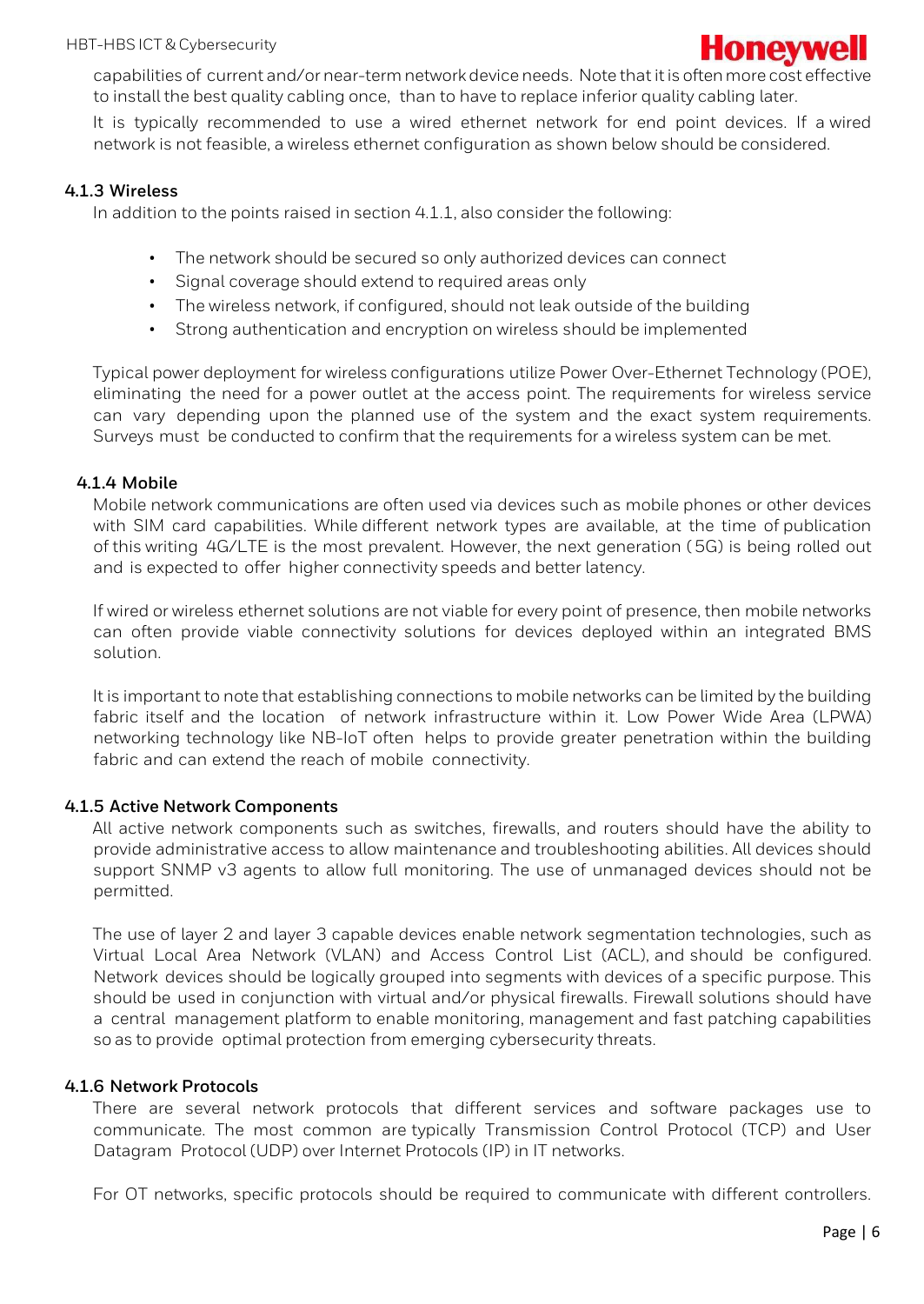

Controllers should support standard protocols such as BACnet and LONWork protocols, and these controllers should allow integration with other manufacturers products on different communication protocols.

Due to the converged nature of buildings, ICT networks should make use of open protocols allowing increased flexibility when designing operational and maintenance approaches due to the potential for enhanced cause and effect integrations.

#### **4.2 Power**

The building should have enough power to support the number of devices that will operate at the same time. In the case of a power disruption, devices that are required to be online should be supplied via Uninterruptable Power Supply (UPS), so that their ability to continue operating during an outage is appropriately furthered. It should be noted that a UPS is only intended to cover short duration power interruptions, such as 20 minutes depending on the load. Longer power interruptions typically require transition to backup power, for example a generator.

Calculating power requirements is often a case of identifying the power consumption of each device in Watts and aggregating the total the amount required. Consultation with the local electricity provider may then be required to determine if the power supply to the building is sufficient.

When determining UPS needs, it should be ascertained whether devices need to run just long enough to be shut down properly or if they need to run for an extended amount of time. The longer a UPS needs to run and the more devices it needs to support, the larger the UPS should be. UPS needs are also typically governed by the business continuity and disaster recovery plans in place.

BMS should have monitoring capabilities on UPS systems, such that all alerts and information of UPS are received.

#### **4.3 Servers**

Servers are often categorized in terms of their purpose. Examples of server types available in BMS networks are:

- BMS Server
- BMS Point Server
- CCTV Server
- Lighting Server
- Key Safe Server
- Backup Server
- Proxy Server
- Antivirus/Anti Malware Server
- Infrastructure Monitoring server
- Network services such as Directory Services (AD), Authentication, DHCP, DNS

Many BMS servers provide mission critical insight for building operators, helping them to minimize system downtime. Server and application resiliency should be configured to mitigate risks associated with system availability.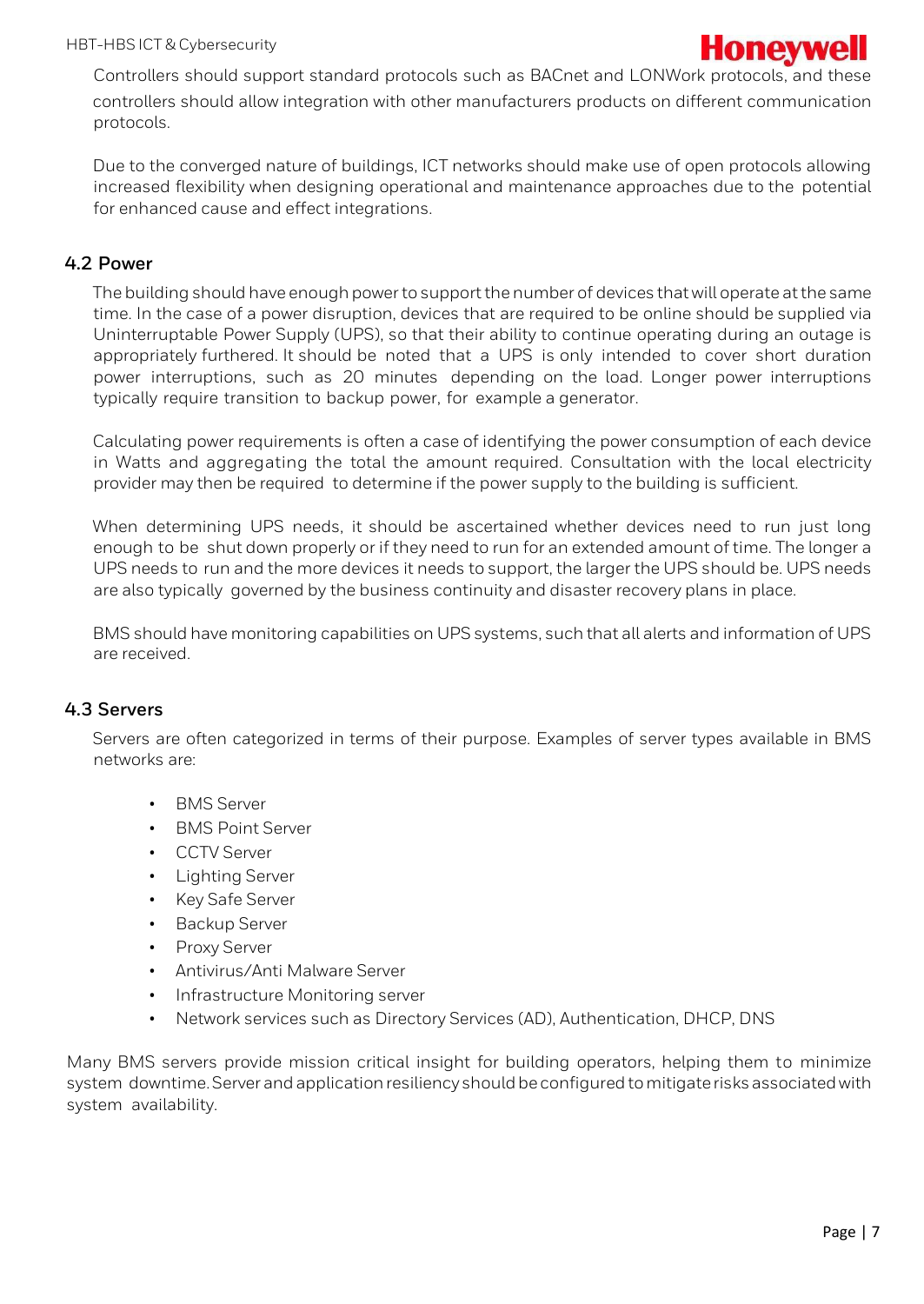

#### **4.3.1 Virtualization**

Virtualized infrastructure for all servers should be utilized to optimize hardware consumption and energy efficiency. Multiple virtual servers can often be hosted on a few physical hosts, reducing overall capital expenses such as required rack space and power and cooling demands. Additional virtualization benefits typically include point in time snapshots, speed of provisioning new machines and quick roll back and recovery from system changes and disaster recovery.

The figure below illustrates a BMS server, Point server and Station server virtualized on a single VM host, a Command and Control server and Station on a separate VM host, and a database and camera server virtualized on a separate Virtual host. This type of architecture removes the need for six separate physical computers.



#### **4.4 Clients**

Workstations can include physical PCs or Virtual Desktop Infrastructure (VDI) thin clients. The configuration of workstations often depends upon the application running on the system and needs to be considered carefully so that system performance corresponds to end user expectations. In most cases, this involves higher than normal work requirements.

# **4.5 Commercial Off The Shelf (COTS) Hardware Supplier**

The core principal for determining hardware requirements starts with consulting the vendors of the software running on the system and implementing their recommendations with respect to hardware size.

In addition, you should determine the applications that need to be run using manufacturer sizing tools to scope and implement adequate hardware requirements.

Changes to hardware configurations after purchase can often be more expensive than purchasing systems with additional capability in the first instance. As such, wherever possible, systems should be purchased to allow for future growth. Growth is most often required in the amount of Random Access Memory (RAM) installed. Disk Space and processor speeds are often less likely to require growth, however, if given the option, for a minimal price differential, faster processors (or more 'cores') should be considered.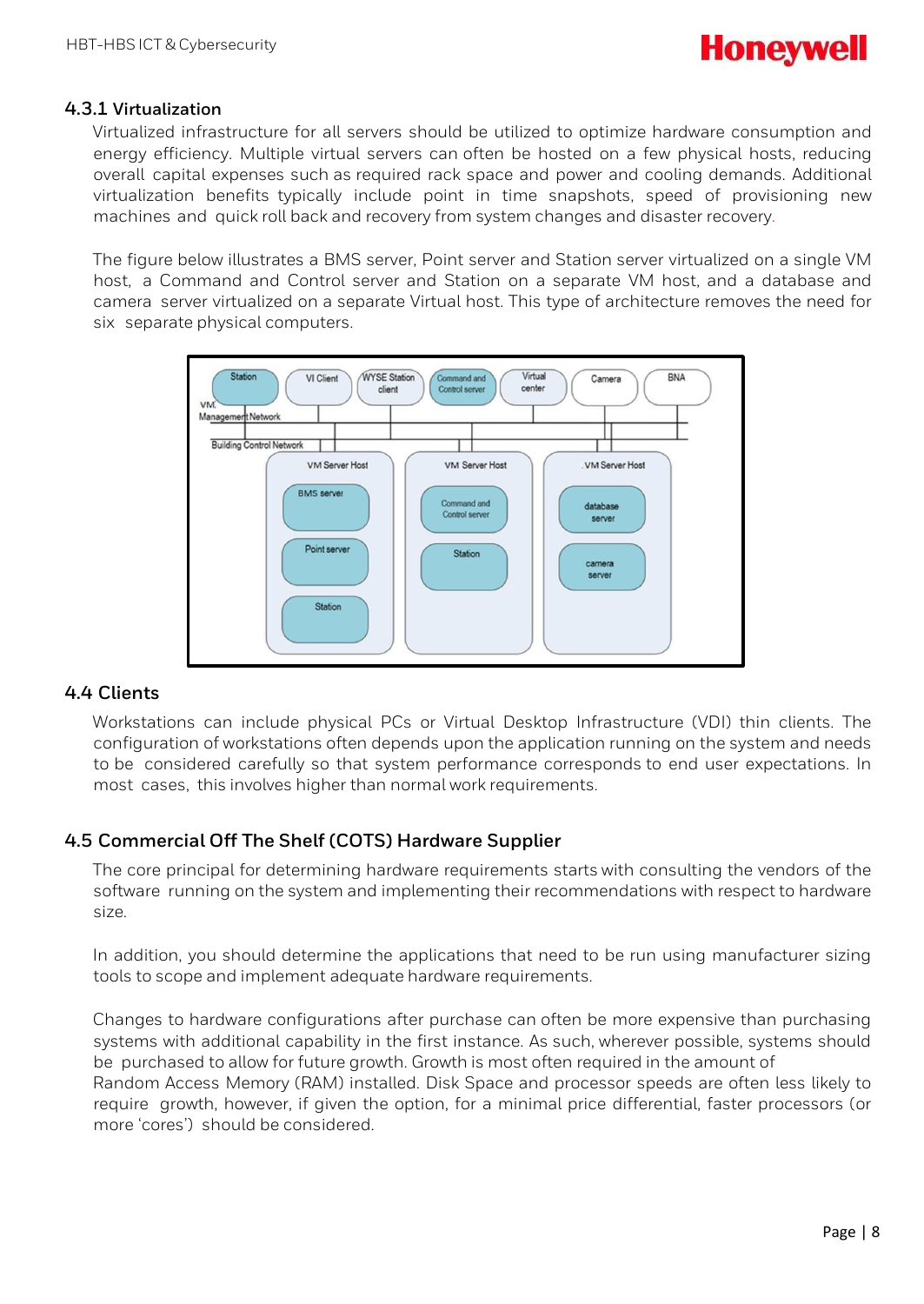

# <span id="page-8-0"></span>**5. Cybersecurity – BMS**

For BMS ICT Networks, the International Electrotechnical Commission (IEC) 62443 standard provides cybersecurity framework considerations that are useful in following ways:

- Leverage the focus on risk assessment to evaluate and identify potential threats to existing and legacy building control systems and design an enhanced cyber secure system and management protocol to better protect and maintain those systems.
- IEC 62443 defines concepts of secure OT network segmentation intended to enhance protection from both internal and external threats.

The solutions should contain expert knowledge of OT systems and industry expertise to help reduce cyber risk exposure and increase cyber resilience, including the use of key people, process and technology; this includes Defense in Depth strategies.

In addition to the below IEC 62443 OT Cyber Standards, National Institute of Standards and Technology (NIST) Guidelines and ISO27000 Framework protocols should be adopted, as per the relevant cyber requirements.

- IEC 62443-3-2: Security assessment and system design
- IEC 62443-3-3: System security requirements and security levels
- IEC 62443-4-2: Component alignment to technical security requirements

#### **5.1 Cybersecurity Assessments**

A formal threat and risk assessment are typically the essential 'first step' to determine potential vulnerabilities in BMS cyber defense profile, and typically underpins the processes and procedures for holistic go-forward risk mitigation. Areas of focus should include:

- Asset inventories
- Network baselines
- Vulnerability identification
- Remediation confirmation
- Security posture insight reporting

The assessment should identify all system gaps and seek to enhance the security level by including secure configuration considerations such as system hardening, patch management, firmware update on devices and new security solutions required.

These Cyber Assessments should be conducted at a minimum annually, to promote proactive identification and addressing of security gaps and new vulnerabilities.

#### **5.2 Secure Configuration and Design**

BMS network architecture should be secure and reliable utilizing ethernet-based systems. It should comprise a tiered network architecture of switches, routers, and firewalls to more effectively protect and isolate critical building operational levels from less secure network levels.

At a high level, the IEC 62443 standard recommends that control systems (i.e., ICT network) should be organized into segments or zones. This typically allows devices of similar trust levels to be grouped together, and access is restricted to help mitigate threat exposure.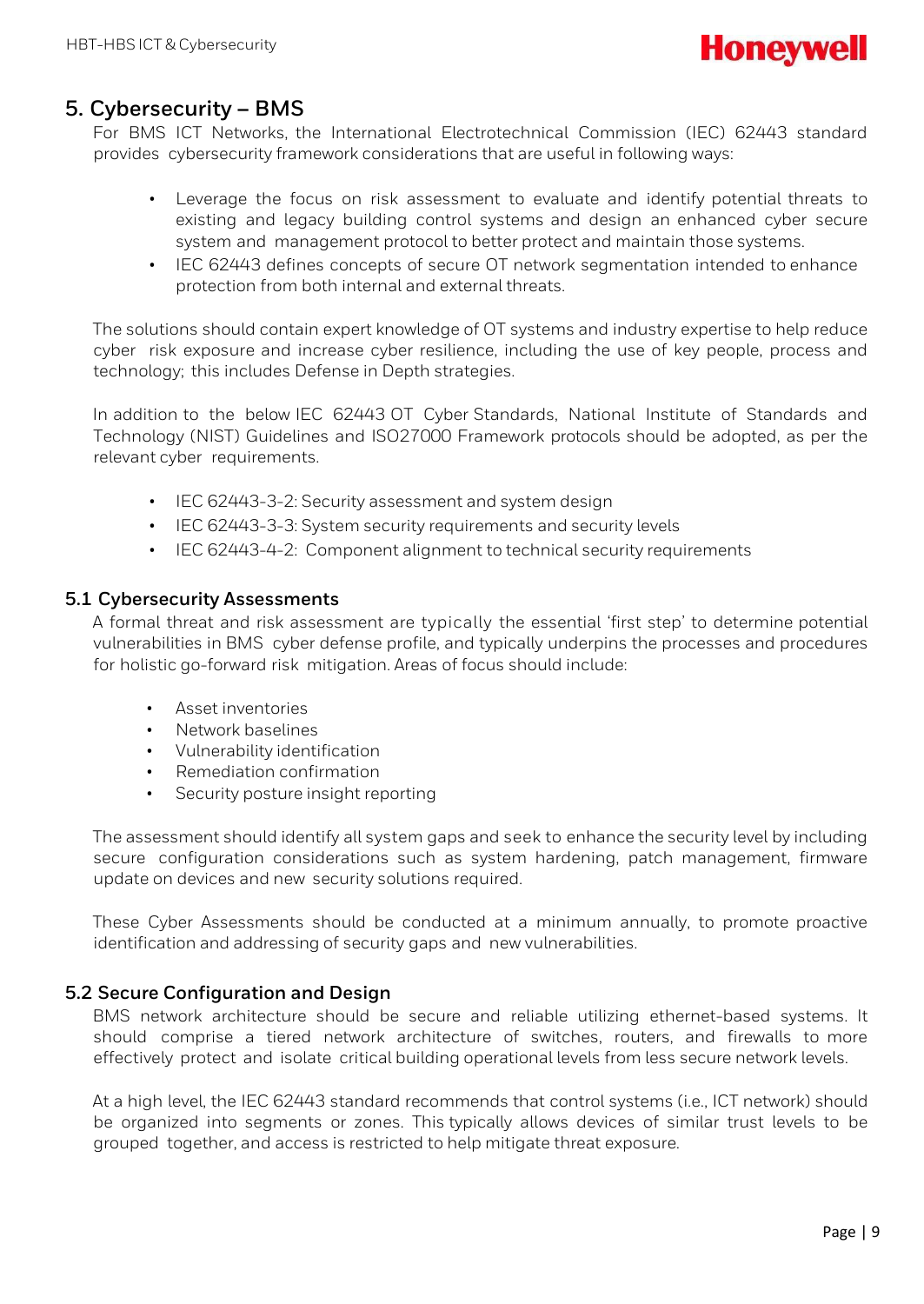

Security zones should be formed for physical or logical grouping of assets that share common security requirements, with isolation of critical control systems components. A special type of security zone should be the Demilitarized Zone (DMZ), which segments the external network with the internal (ICT) network with help of security components such as a Firewall with Advanced Gateway Security. This architecture should provide a layered security approach with Defense-in-Depth.

In combination with a comprehensive defense in depth approach and complementary adoption of the NIST Framework and ISO 27000 standards, new architecture should facilitate secure interactions with valuable cloud services and ultimately smarter and more effective buildings.

Communication between zones should be restricted through a specific conduit, with the principle of least privilege, used as a configuration baseline. Conduit controls the access to the zone by often helping to resist several attacks like denial of service, malware attacks and protects the integrity and confidentiality of the network traffic.

An illustrative example of a potentially secure network design is shown in the below figure. However, secure configuration and design can be based on cyber assessment results and adopted cybersecurity standards recommendations for BMS Systems.



- Zone 1: Building, access and security controller busses connect to the Level 1 network switches via network interfaces and terminal servers. Mostly field controllers, sensors, actuators are placed in this level.
- Zone 2: BMS Servers (BMS management and point servers) connect to Level 2 switches. There are also uplink connections from Level 1 switches. If the nodes at Level 2 are part of a Microsoft Windows domain, these nodes will likely have to communicate with the domain controller.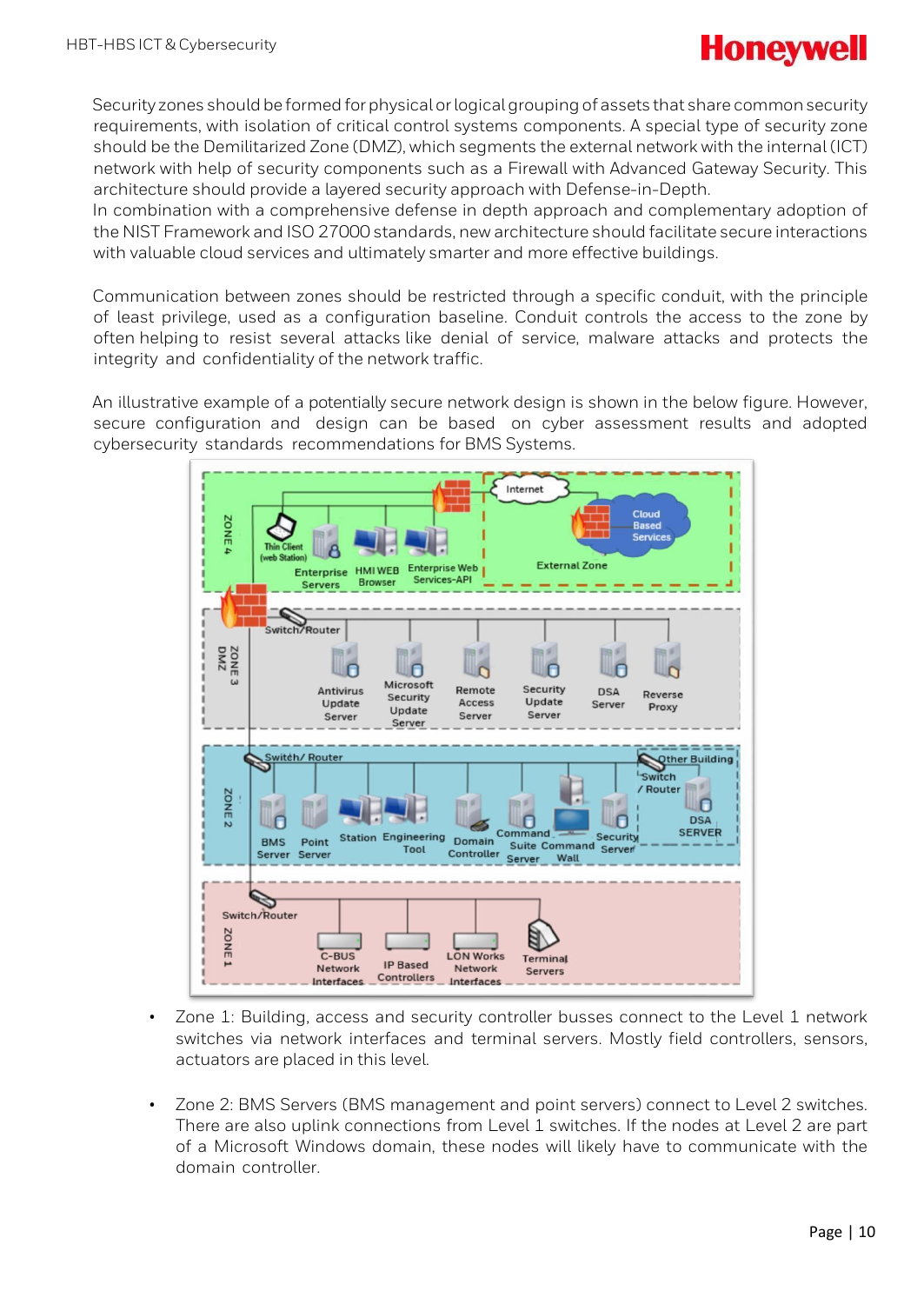

- Zone 3: A DMZ serves as a buffer zone between the Building Control Network (BCN) and the business network. It is a separate network segment connected directly to the firewall.
- Zone 4: The business network, this is generally managed and administered by the corporate IT department and is outside the scope of these guidelines.

#### **5.2.1 Network Security**

Network security is the practice of preventing and protecting against unauthorized intrusion into networks. For securing a network, an organization should be aware of the devices connected and types of software running on the network. A detailed hardware and software inventory asset management list will help to address this concern.

Network monitoring tools and control software should be deployed to help identify real time threats and to automatically help minimize those threats. A proxy server often helps to keep users and the internal network better protected from potential cyberthreats. Proxy servers can also provide a higher level of privacy.

A RADIUS server should be deployed for secure configuration and management of all Network elements across the ICT Network. Deployment of RADIUS with active directory can be applicable for the network with maximum number of nodes to implement policies and best practices.

All switches should be managed in the network to avoid access of unused ports and promote secure switch configuration. Firewall devices should be used to segregate the network and control the access as per approved ACL. Different types of firewalls can often be used for IT and OT networks depending on the nature of network data traffic.

Firewall with advanced gateway security at the OT and IT perimeter, will often enhance protection of ICT Network (OT systems) from threats by utilizing deep packet inspection, IPS and anti-malware advanced features.

Critical data should be encrypted in the network to help avoid data leakage by packet capturing of plain texts communication.

#### **5.3 Cybersecurity Appliances and Software**

BMS System ICT network should be protected by deep packet inspection tools and Endpoint protection tools with machine learning capabilities for advanced threat detection.

#### **5.3.1 Endpoint Protection**

Endpoint security is typically vital, as threat actors often utilize endpoint vulnerabilities as entry points to corporate or OT network. Different types of endpoint security mechanisms should be considered and implemented as indicated below:

- **Next Generation Endpoint Security** Uses advanced artificial intelligence or deep learning capabilities with behavioral analysis enhancing protection from ransomware using light weight and low touch agents. Management and reporting should be available from a central console.
- **Application Whitelisting** Allows only authorized files to execute and run. Management and reporting should be available from a central console.
- **Data Loss Prevention –** Helps prevent leak of Intellectual property (IP) from OT systems. Management and reporting should be available from a central console.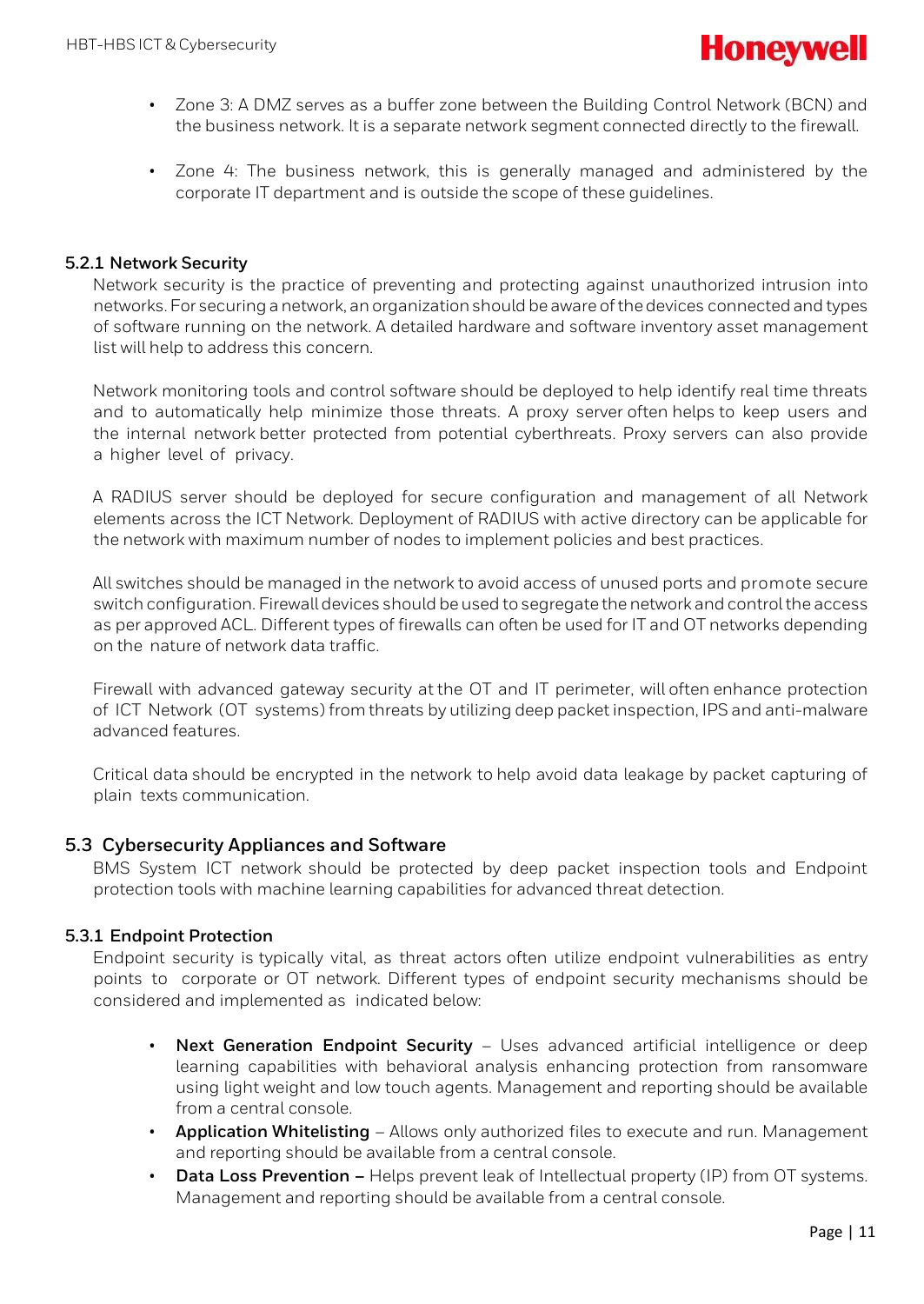

• **Removable Media Protection** – Helps identify and quarantine destructive malware on USB with advanced threat intelligence for detecting cyber threat indicators. . Protected machines configured to explicitly require the user to confirm the identity and use of an inserted USB device.

#### **5.3.2 Server and Client Hardening**

ICT servers and client hardening should follow standards such as those provided by the Center for Internet Security (CIS) hardening and Microsoft security hardening. In addition, the following services and processes are required to establish a more secure ICT architecture for system components.

- Secure Policy Configuration
- BIOS Hardening
- Remote Management onboard (such as ILO)

#### **5.4 Monitoring and Management**

A cloud-based analytics platform should be implemented to monitor and analyze critical OT servers, workstations, virtual machines, and applications 24/7. This level of visibility often helps to plan and monitor critical site activities. The system should centrally capture and analyze key event information relating to servers and workstation assets, helping to provide an overall health status of the system, and direct the assigned technicians to perform reactive and preventative maintenance activities in an efficient way.

The ongoing network monitoring should ensure system availability and cybersecurity, thus alerting technicians to problems even before they cause an outage. A key benefit of the system sought should be early identification of actual and potential server and workstation problems, and integration to service management system to auto create work orders for technicians.

#### **5.4.1 Remote Access**

Remote access to resources (on premises) is typically a key requirement to promoting the best applicable support model. It should follow strict cyber controls to permit access only by authorized users and be carefully audited and tracked.

Controls include those in the form of:

- Two factor authentications (e.g., using tokens or mobile app authenticators)
- Fully encrypted communication– minimum standard of 256-bit AES encryption
- Secured VPN access
- May also be limited to specific devices (users may not connect from internet café or home machines but only managed devices by their respective organizations)
- Least privilege access and permissions

The solution should be designed to allow advanced features such as secure file transfers, chat messaging and collaboration to help enrich remote support capabilities.

#### **5.5 Incident Response**

BMS or OT environments managers and owners should be prepared to take the right steps quickly and be ready to respond to cybersecurity incidents.

Incident response plans should provide a clear process following an incident for the response team to restore systems to a minimal-viable operating level, while seeking to address the containment and eventual eradication of the threat. Post incident activities should take place including digital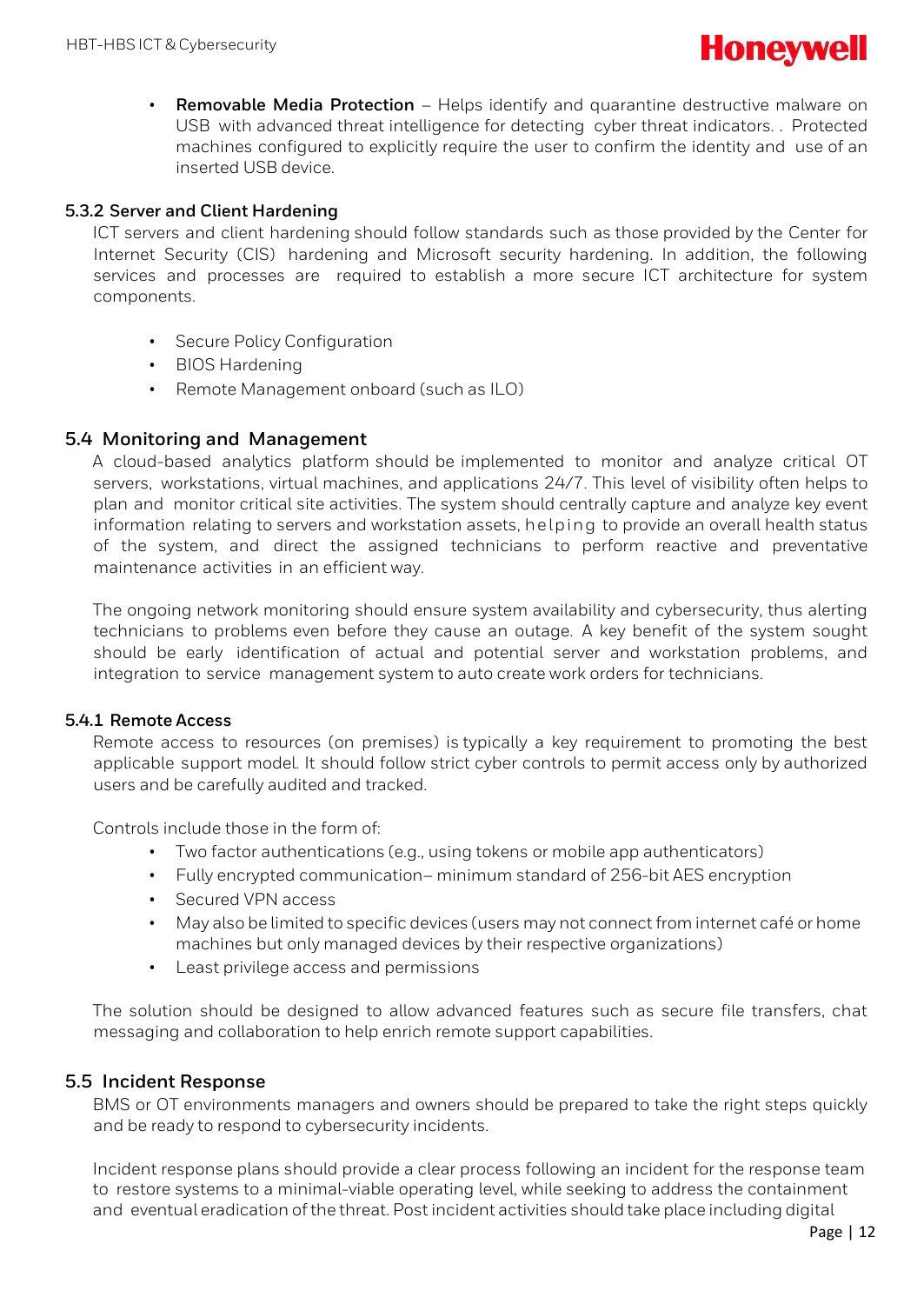

#### forensics

This process, done incorrectly, may lower some security controls, so it is important to follow a predefined set of protocols. This will help to contain, eradicate and recover from cybersecurity Incidents. A high-level incident response flow diagram is shown below:



#### **5.5.1 Business Continuity and Disaster Recovery Plan (BCP)**

A BCP should be in place to appropriately size the BMS system to support the services required. Business critical systems should have plans in place in the event of system or component failure, such that the business operations can continue or, in the worst case, recover within a desired time period from any significant disaster.

This should include, but not limited to:

- Provision for offsite back up or storage of data
- Supply of an identical replacement system within a specified time
- Fail-over or High Availability of servers and applications

Virtualization platforms and cloud-based solutions should be implemented for business continuity and disaster recovery of the BMS solution.

#### **5.5.1.1 Backup**

Backup strategy and policies should be clearly defined and deemed to be the most efficient based on the physical and virtual solutions deployed.

Backups should be in place, so that any data with the need to be preserved is covered by backup agreements with the relevant service providers. Backups should be kept securely and for specified periods of time as required (e.g., as required by law or by company policies).

Backup data should be treated with the same confidentiality as live system data and should be protected against tampering with the use of an auditable solution.

If data is backed up and stored off site system implementations should provide that, in the event of need, it can be restored or retrieved in line with business requirements.

# <span id="page-12-0"></span>**6. Policies**

ICT and Cybersecurity polices should be created, maintained and reviewed annually. Polices include, but are not limited to: Password management, Access control management, Patch management, Backup and recovery, Acceptable use of information, Change control, Logging and monitoring, Risk management, Media handling.

# <span id="page-12-1"></span>**7. Quality Assurance (QA) Environment**

There should be a QA environment setup and maintained at site level. This environment should be capable of testing all changes to BMS systems, prior to deploying in the production environment.